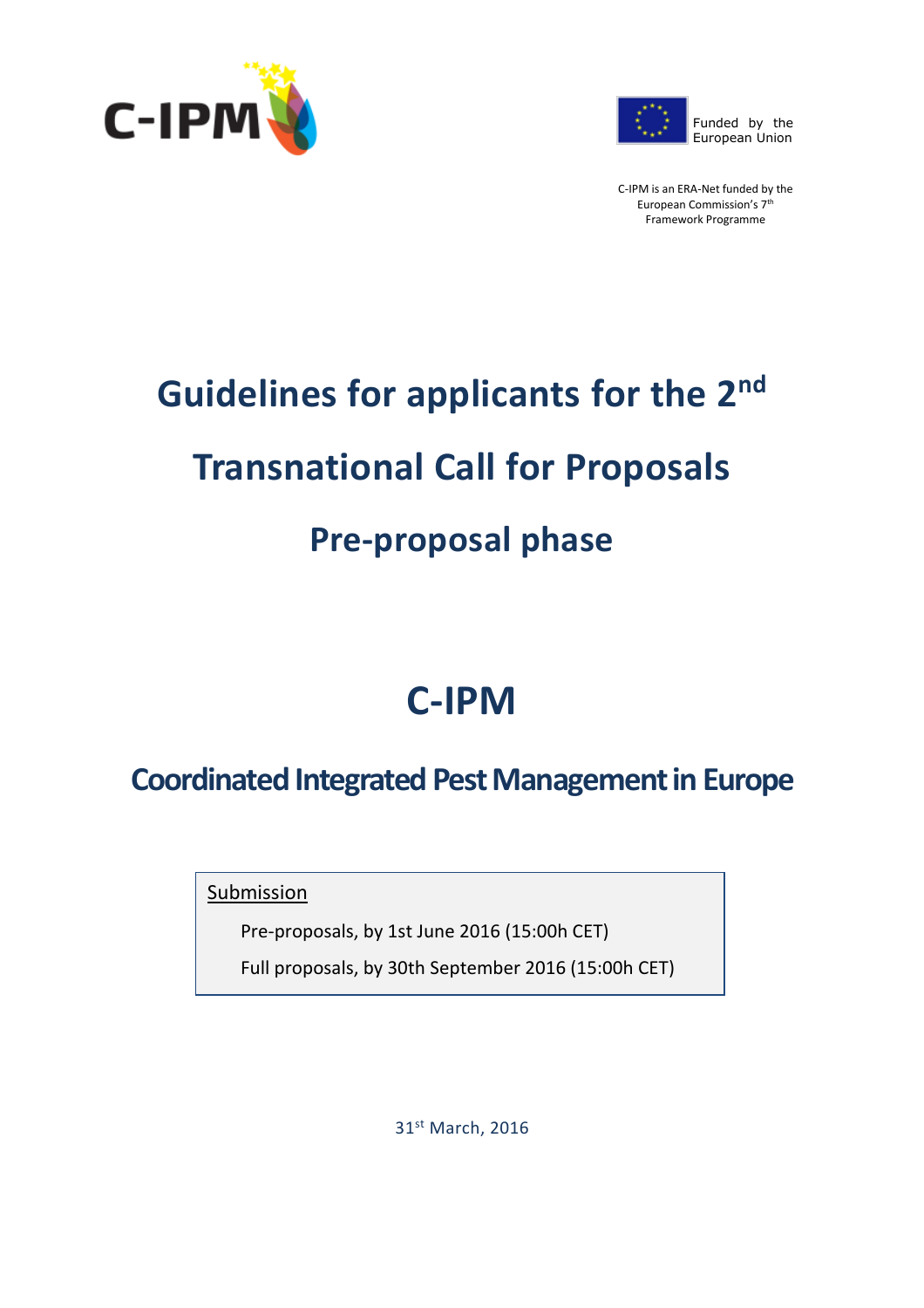



# **Table of content**

| 1. |     |  |  |  |  |  |  |  |  |
|----|-----|--|--|--|--|--|--|--|--|
| 2. |     |  |  |  |  |  |  |  |  |
| З. |     |  |  |  |  |  |  |  |  |
| 4. |     |  |  |  |  |  |  |  |  |
| 5. |     |  |  |  |  |  |  |  |  |
| 6. |     |  |  |  |  |  |  |  |  |
|    |     |  |  |  |  |  |  |  |  |
|    | 6.2 |  |  |  |  |  |  |  |  |
| 7. |     |  |  |  |  |  |  |  |  |
|    |     |  |  |  |  |  |  |  |  |
|    | 7.2 |  |  |  |  |  |  |  |  |
|    | 7.3 |  |  |  |  |  |  |  |  |
| 8. |     |  |  |  |  |  |  |  |  |
|    | 8.1 |  |  |  |  |  |  |  |  |
|    | 8.2 |  |  |  |  |  |  |  |  |
|    | 8.3 |  |  |  |  |  |  |  |  |
|    | 8.4 |  |  |  |  |  |  |  |  |
|    | 8.5 |  |  |  |  |  |  |  |  |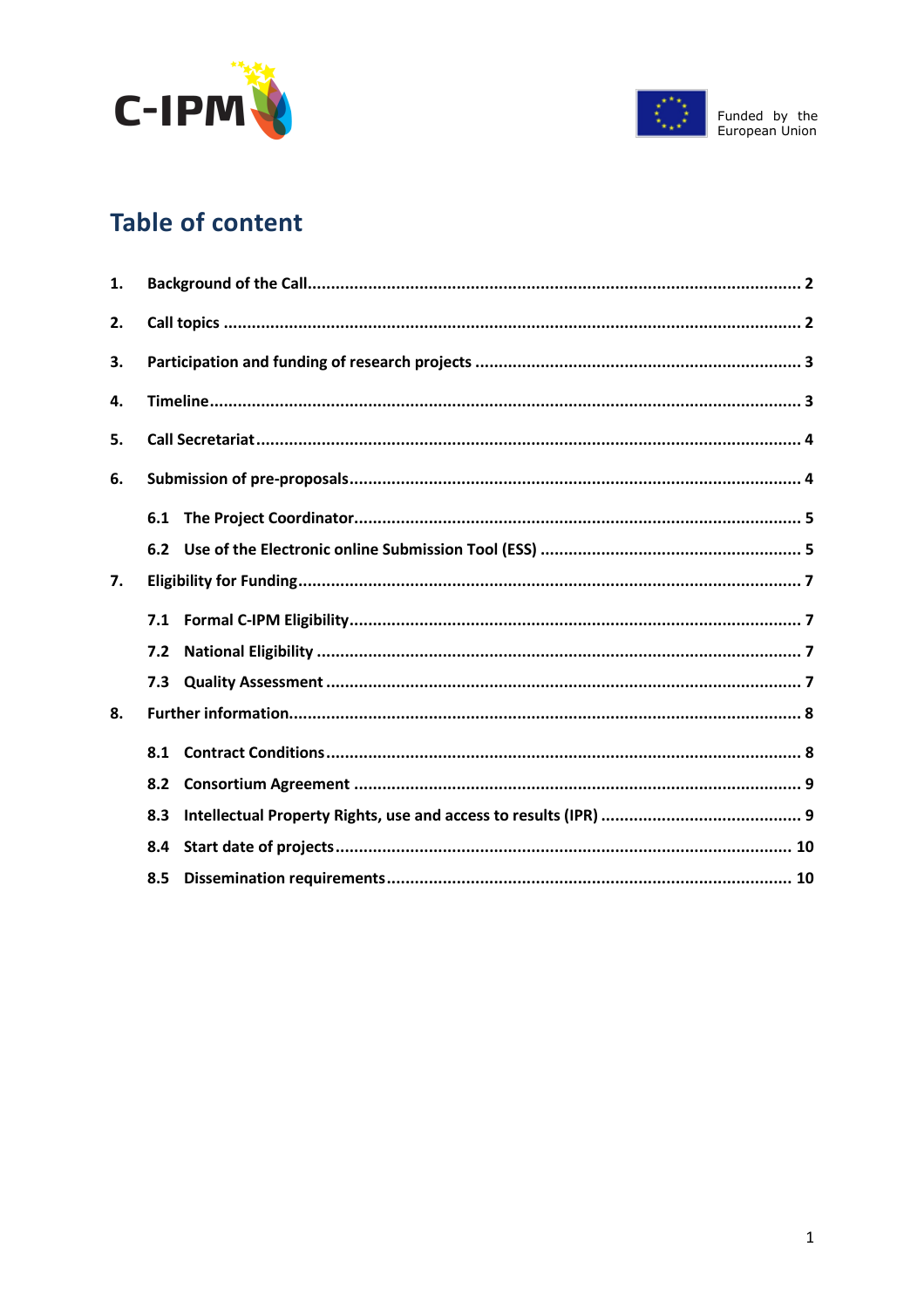



### <span id="page-2-0"></span>**1. Background of the Call**

This is the second joint transnational call of the ERA-Net C-IPM for collaborative research projects which is open on Thursday **31st March 2016.** 

Participant countries involved in this call are: Austria, Belgium (Flanders and Wallonia), Denmark, Estonia, Finland, France, Germany, Ireland, Italy, Lithuania, the Netherlands, Norway, Spain, Switzerland and Turkey.

The list of the funding bodies from each of these countries and their respective budget dedicated to this call are reported in the call announcement.

The 1<sup>st</sup> joint call for proposals of C-IPM is open both for research organisations and industries. For further details and clarification see National Regulations.

### <span id="page-2-1"></span>**2. Call topics**

The call includes the following three topics (see a detailed description of the topics in the C-IPM Call Announcement).

Interested project consortia should apply **to one or more** topics, which will be funded according to the funding table reported in the Call Announcement.

#### **CLUSTER A: Preventive and sustainable (pest) management**

- **Subtopic A2:** "Integrated, sustainable and resilient Cropping systems" (RESCROPS).
- **Subtopic A3: "**Innovative and new pest monitoring tools and Decision Support Systems" (INNO-DSS).

#### **CLUSTER B: Alternative and innovative control.**

- **Subtopic B1:** "Innovative direct biological control methods in holistic IPM approach" (INDIBICOM-IPM).
- **Subtopic B2: "**Pests resistance management" (PRM) (the term pests includes: arthropods, bacteria, fungi, insects, phytoplasma, viruses, weeds)

#### **CLUSTER C: IPM in Minor Crops.**

- **Subtopic C2:** "IPM for Delia/Psila flies" (cabbage root fly and carrot fly)
- **Subtopic C4:** "Fruitflies in stone fruits, pome fruits, berries and small fruits; Drosophila suzukii and others fruitflies"
- **Subtopic C5:** "Mites (spider, rusts and bud) in berries and small fruits"
- **Subtopic C7:** "Control of thrips and whiteflies on protected crops"
- **Subtopic C11:** "Diseases in Stone fruits" (DISton).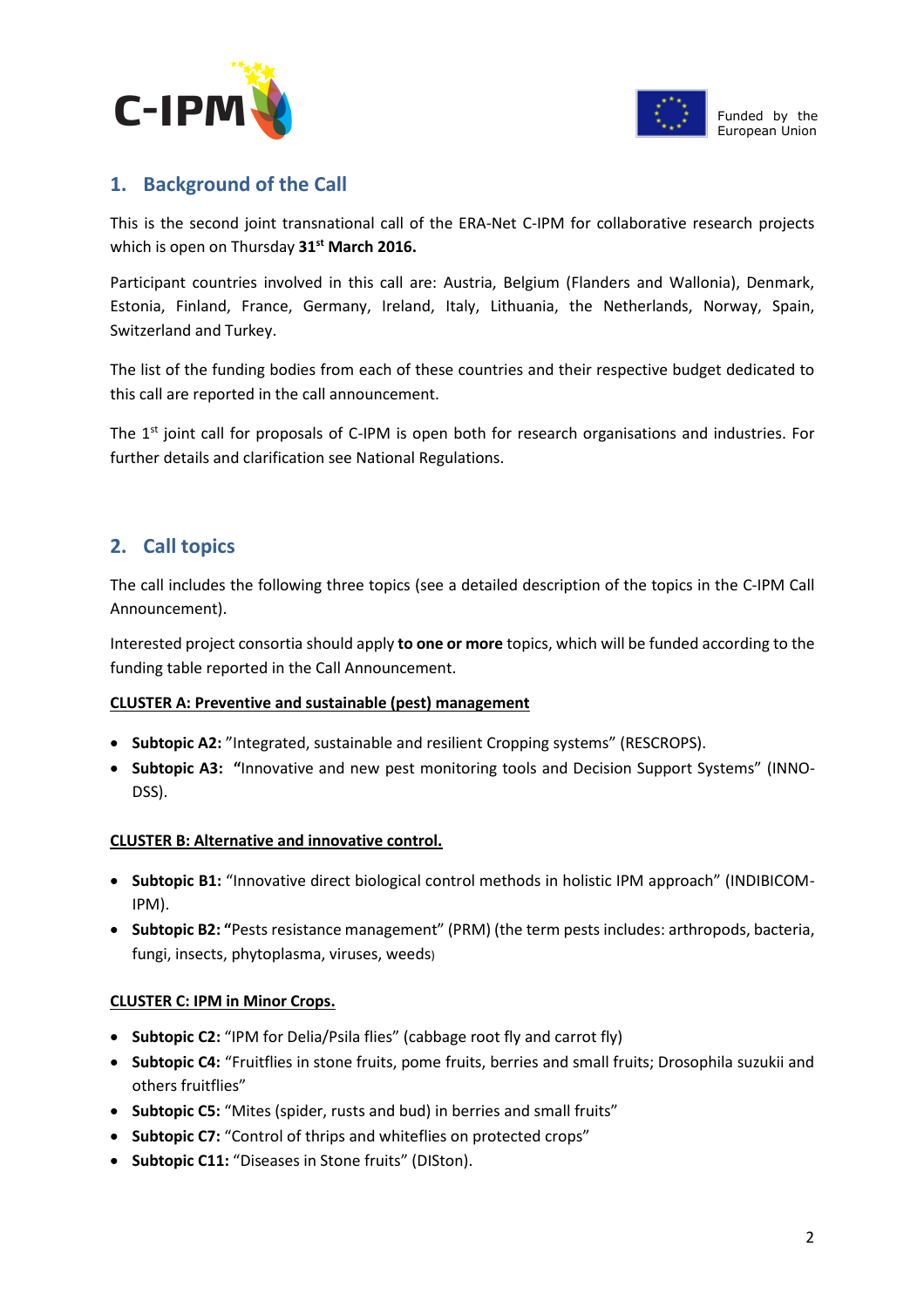



### <span id="page-3-0"></span>**3. Participation and funding of research projects**

The funding mechanism is the Virtual Common Pot (VCP) procedure, what means that each funding body funds the selected researchers from their respective country.

The national eligibility criteria for research institutions and industry differ from one country to another. Applicants have to consider the National Regulations.

Project/s selected for funding will receive the grant directly from their national funding partner according to their terms and conditions.

Applicants from countries which are not funding the C-IPM Call or from countries which do not provide funding for a specific topic/s of the Call are welcome to participate in the Call. However, their costs need to be covered from their own resources.

A change of the consortium is not allowed after the submission of the pre-proposal. Only as an exception and after approval by the Call Group, adjustments in the consortia composition are possible.

#### <span id="page-3-1"></span>**4. Timeline**

The application consists in a two steps process: submission of pre-proposals (PPs) followed by submission of full proposals (FPs). **The full proposal can be submitted only if a given shortlisted consortium will receive an invitation to submit it**.

The respective time schedule and activities required are given in the table below:

#### **Table 1. Timeline of the Call**

| Event                                                        | Date                                         |  |  |  |  |  |  |  |
|--------------------------------------------------------------|----------------------------------------------|--|--|--|--|--|--|--|
| <b>STEP 1 (Pre-proposals)</b>                                |                                              |  |  |  |  |  |  |  |
| Pre-announcement                                             | 23rd March 2016                              |  |  |  |  |  |  |  |
| Launching the call - Opening of pre-proposals (PPs)          | $31st$ March 2016                            |  |  |  |  |  |  |  |
| submission                                                   |                                              |  |  |  |  |  |  |  |
| Deadline for pre-proposals (PPs)                             | $1st$ June 2016 (15:00h CET)                 |  |  |  |  |  |  |  |
| Eligibility check                                            | 17 <sup>nd</sup> June 2016                   |  |  |  |  |  |  |  |
| Call Group (CG) meeting for selection of pre-proposals (PPs) | $22nd$ June 2016                             |  |  |  |  |  |  |  |
| <b>STEP 2 (Full proposals)</b>                               |                                              |  |  |  |  |  |  |  |
| Opening of full proposals (FPs) submission                   | 15 <sup>th</sup> July 2016 (15:00h CET)      |  |  |  |  |  |  |  |
| Deadline for full proposals (FPs) submission                 | 30 <sup>th</sup> September 2016 (15:00h CET) |  |  |  |  |  |  |  |
| Evaluation of full proposals (FPs)                           | $7 - 22nd$ November 2016                     |  |  |  |  |  |  |  |
| External Expert Panel (EEP) meeting for evaluation           | 29 <sup>th</sup> November 2016               |  |  |  |  |  |  |  |
| Call Group (CG) meeting for selection of final projects      | 7 <sup>th</sup> December 2016                |  |  |  |  |  |  |  |
| Communication of final projects selected for funding         | 20 <sup>th</sup> December 2016               |  |  |  |  |  |  |  |
| Beginning of funded projects                                 | January - March 2017                         |  |  |  |  |  |  |  |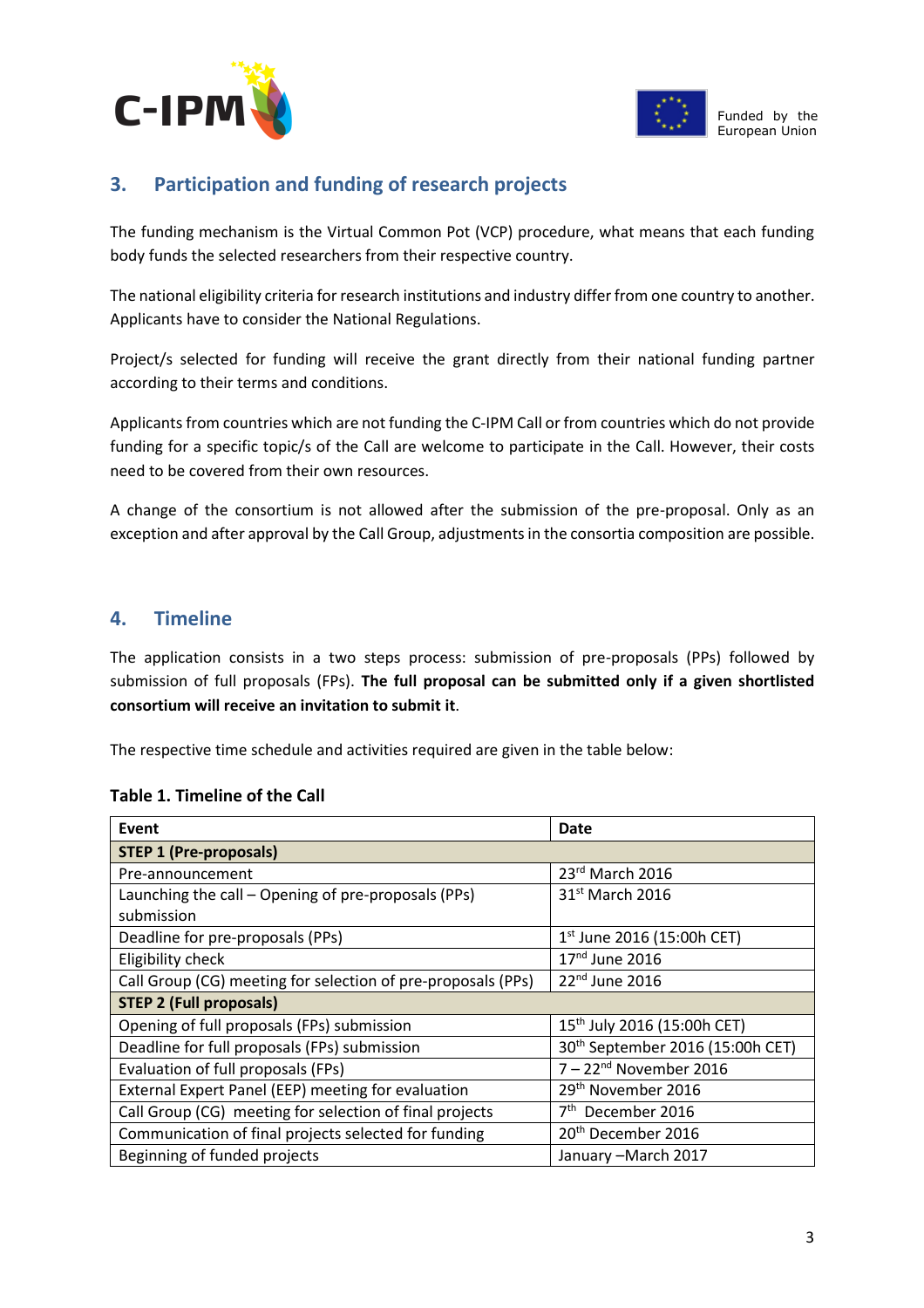



#### <span id="page-4-0"></span>**5. Call Secretariat**

The Call Secretariat will provide administrative support to applicants regarding the call, call documents and procedures. It is the primary point of contact between the research project consortium and the C-IPM Governing Board for all general matters related to the call.

**Spain, National Institute for the Agricultural and Food Research and Technology (INIA)**

**Anabel de la Peña.** Phone: + 34 91 3478776 e-mail: [anaisabel.delapena@inia.es](mailto:anaisabel.delapena@inia.es)

Questions concerning the **submission tool** and other general questions should be addressed to:

**Jesús Jiménez** Phone: + 34 91 3473991 e-mail: [jesus.jimenez@inia.es](mailto:jesus.jimenez@inia.es)

#### **Pablo Gómez**

Phone: +34 91 347 67 63 e-mail: [pablo.gomez@inia.es](mailto:pablo.gomez@inia.es)

#### **National Contact Points**

Besides the Call Secretariat, each funding body has nominated a representative at national level as National Contact Point (NCP). These representatives give support to the applicants and act as a link between the Call Secretariat and the funding bodies. Applicants should contact their respective NCP for all matters regarding national regulations and funding. An overview of the National Contact Point list is provided in the Call Announcement, Annex C.

#### <span id="page-4-1"></span>**6. Submission of pre-proposals**

The Call Announcement including this guidelines is available on the C-IPM website: [http://www.c](http://www.c-ipm.org/)[ipm.org.](http://www.c-ipm.org/) The pre-proposal application has to be filled in and submitted via the Call Submission website: [\(http://c-ipm.inia.es](http://c-ipm.inia.es/)). Please, follow the instructions on the website to submit your project preproposal. The application should be submitted by the project coordinator on behalf of the project consortium (see below).

Pre-proposals must be submitted by **Wednesday 1 ST June 2016, 15.00 CET.**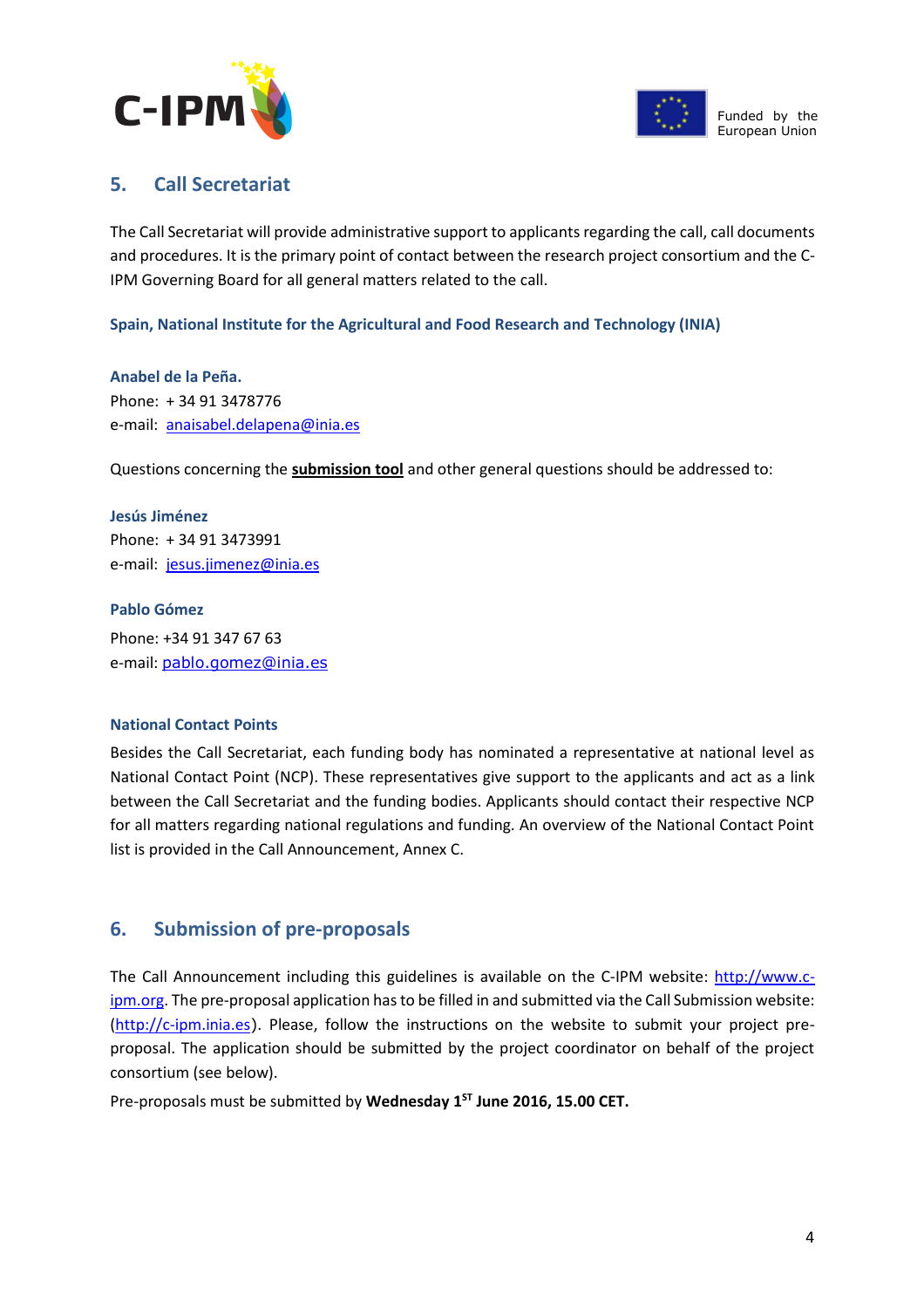



# <span id="page-5-0"></span>**6.1 The Project Coordinator**

Each Project consortium needs to appoint a project coordinator, who, in any commissioned project, has the following role and responsibilities:

- Be the primary point of contact between the C-IPM consortium and the researchers on behalf of the project consortium from the submission of the pre-proposal until the publication of the final report.
- Submit the application on behalf of the project consortium.
- Compile and submit reports and other deliverables to the C-IPM consortium on behalf of the project consortium.
- Secure that all project milestones and deliverables are met and take action according to the project management plan if one or more partners fail to deliver.
- Inform to the C-IPM consortium about any event that might affect the implementation of the project.
- Confirm that all the consortium partners have contacted with their respective National Contact Points to ensure their eligibility before submitting the pre-proposal.

The project coordinator will NOT be responsible for the financial management of C-IPM project funding, which will be handled directly between the national research institutions and their national funding partners in each participating country.

# <span id="page-5-1"></span>**6.2 Use of the Electronic online Submission Tool (ESS)**

The Pre-Proposal submission occurs online via the C-IPM Submission Tool. All fields in the tool are mandatory. It is the duty of the coordinator to enter the data online.

- Information about the coordinator (and about every partner of the consortium, which they can enter themselves):
	- o Title;
	- o E-mail address;
	- o First Name;
	- o Family Name;
	- o Status of Organisation;
	- o Name of Organisation;
	- o Department;
	- o Country;
	- o Street;
	- o Zip/Postal Code;
	- o Town/City;
	- o Telephone Number;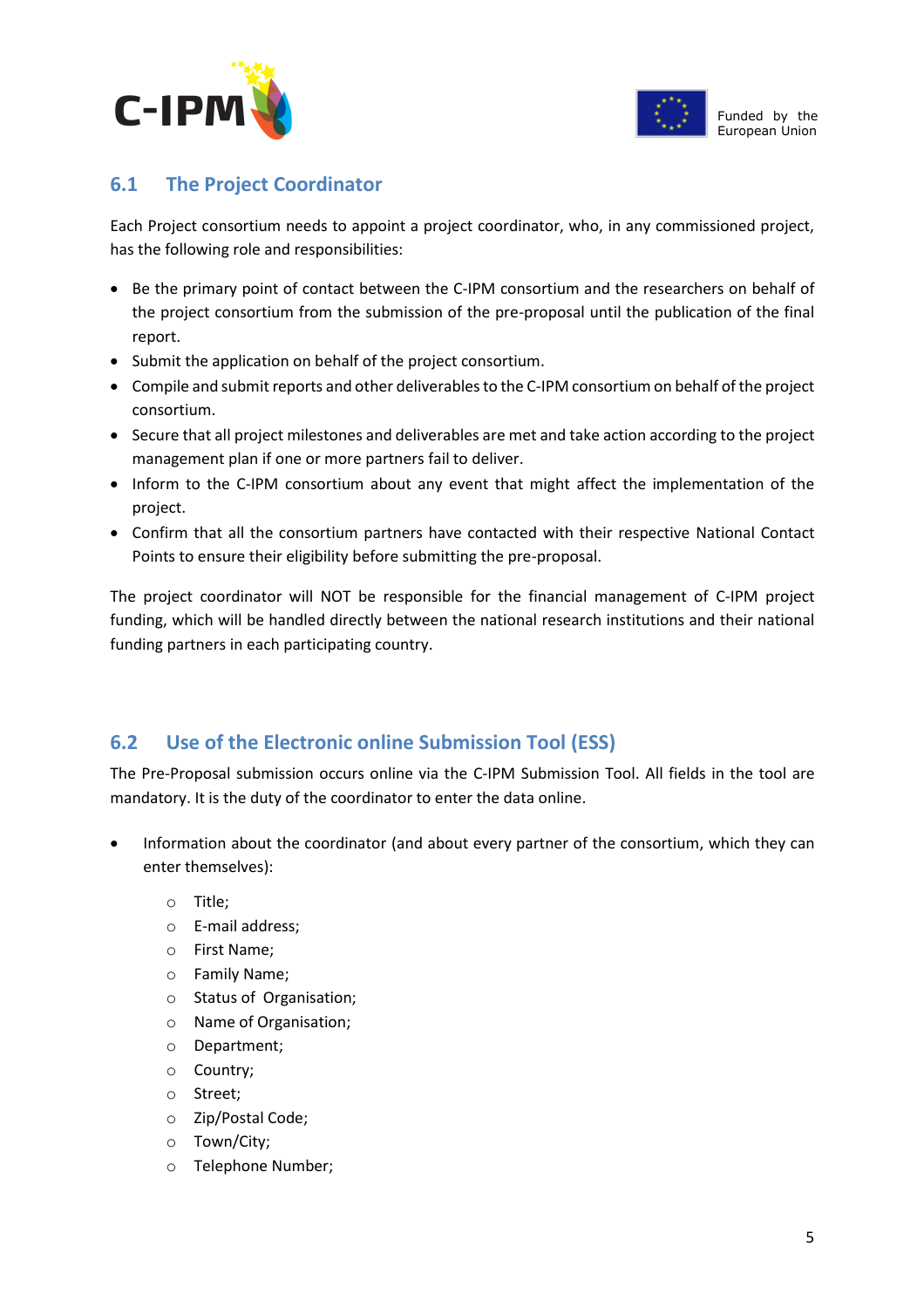



- o Mobile Phone Number;
- o Task(s);
- o References (up to 10);
- o Funding agency to apply-

The ESS will ask for the following information:

- Project Title (max. 255 characters);
- Project Acronym (max. 15 characters);
- Project duration (max. 36 month);
- Topic. You should select the main topic the project is focused
- Project related to. You can select other topics the project is related to.
- Keywords. You can select predetermined keywords for main topic selected or add any new keyword.
- Abstract (max. 2500 characters);
- Project Description (max. 10000 characters): *Detail here relevance of the project to the scientific scope of this call, main results for the sector that can be expected, main target group and how this will be involved and/or targeted in the project, state of the art relevant to the topic and added value of the consortium for C-IPM of the project being carried out.*
- Additional documents. You can upload any relevant document (PDF) related to the project. Max allowed file size: 10 MB
- Finances: In this table will appear the funding agency you have selected in partner profile.

|                                         |        |                  | <b>Project Costs</b>                         |  |                             |                                  |                                  |
|-----------------------------------------|--------|------------------|----------------------------------------------|--|-----------------------------|----------------------------------|----------------------------------|
| Organisation   Funding  <br><b>Name</b> | Agency | Personnel Travel | Consumables/ Subcontracts   ne-<br>Equipment |  | Requested<br><b>Funding</b> | Total Own<br><b>Contribution</b> | Total<br><b>Project</b><br>Costs |

The project coordinator has to list all partners of the consortium. After having activated all the partners by the coordinator, each partner receives a confirmation email and can change their contact data and complement their tasks in the project.

It is obligatory that **all the partners accept their respective national regulations**.

Data entered by the coordinator and the project partners into the Electronic Submission Tool (ESS) will be saved in a database in order to generate a comprehensive Pre-Proposal document. The Pre-Proposal document will be rendered available for information only (it is not required e.g. to print it and send a hardcopy to the C-IPM Call Secretariat) and can be downloaded any time.

For any questions concerning the online Call Submission, please contact INIA (Spain): Jesús Jiménez [\(jesus.jimenez@inia.es\)](mailto:jesus.jimenez@inia.es) and Pablo Gómez [\(pablo.gomez@inia.es](mailto:pablo.gomez@inia.es)).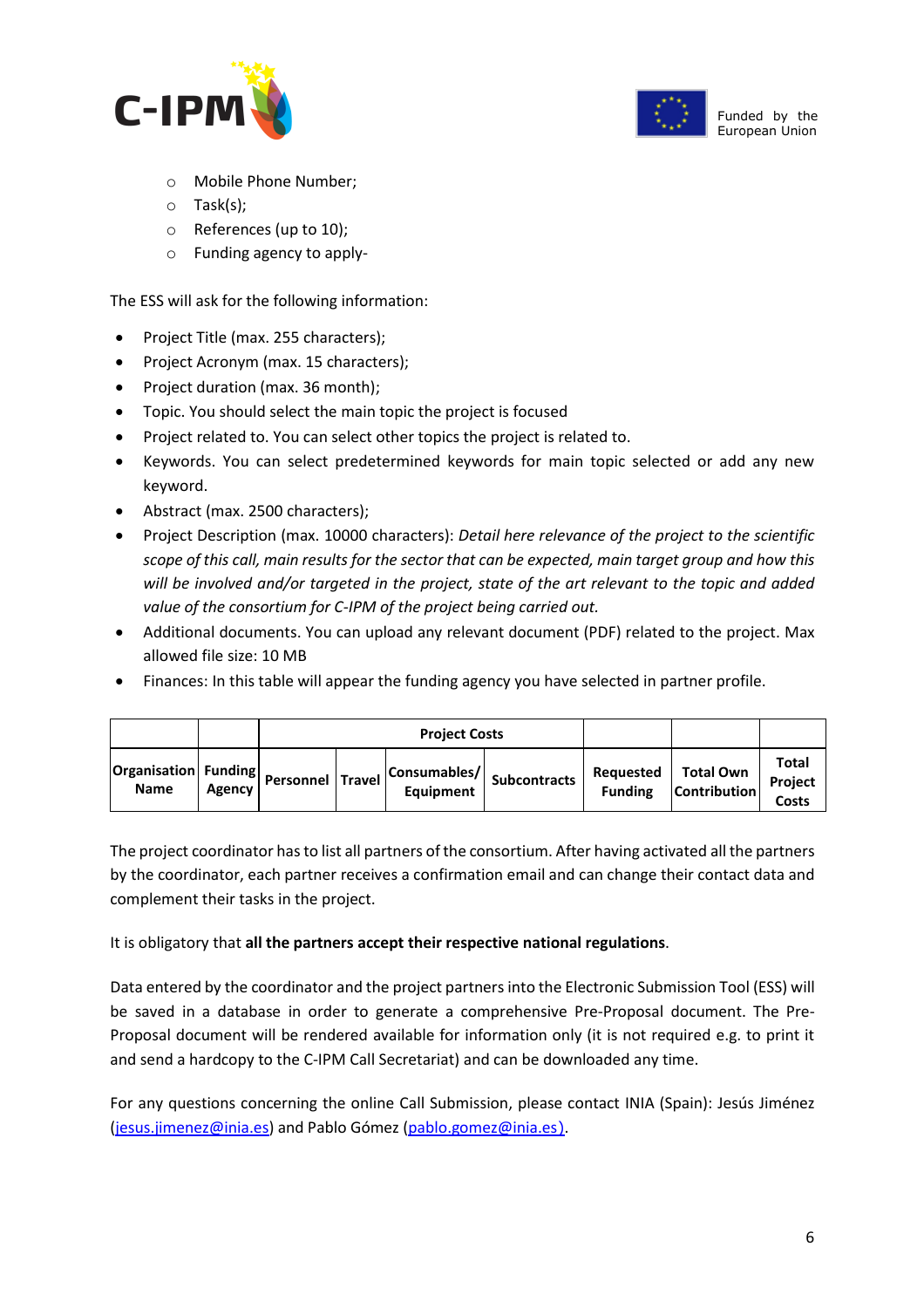



# <span id="page-7-0"></span>**7. Eligibility for Funding**

The pre-proposal should meet the following eligibility criteria:

# <span id="page-7-1"></span>**7.1 Formal C-IPM Eligibility**

- The language either of the call or submission of applications is English;
- The project consortium have to consist of **at least 3 partners from at least 3 countries,** providing fund for the call (see Call Announcement);
- Applicants from countries which are not funding partners of the C-IPM call or from countries which do not provide funding for a specific topic/s of the call are welcome to participate in the call. However, their costs need to be covered from their own resources or by other sources;
- The **number of partners in the consortium is not restricted;**
- The maximum budget requested per partners will be the maximum budget provided by its respective funding body. Subsequently, if a partner requests more funds than the budget from their respective funding body, it will be considered non eligible to C-IPM;
- A given consortium is **only eligible when all its partners are eligible ;**
- Duration of the funded projects is maximum 3 years;
- The project/s must be submitted correctly and completely via the Call website: [http://c-ipm.inia.es,](http://c-ipm.inia.es/) **before the Call deadline (June 1st 2016, 15:00 CET).**

# <span id="page-7-2"></span>**7.2 National Eligibility**

All project partners involved in an application have to assure that eligible costs, sub-contracting, etc. are in line with the respective national criteria mentioned in the national regulations. In case of uncertainties regarding the national criteria and regulations, please refer to your National Contact Point.

All pre-proposals submitted will be treated in a strictly confidential way by the C-IPM consortium. Transnational research proposals which are eligible in terms of national eligibility criteria (7.1/7.2) will be identified during the selection process. The pre-proposals that do not meet these eligibility criteria will not be admitted for the full proposal submission.

# <span id="page-7-3"></span>**7.3 Quality Assessment**

In addition to the two eligibility criteria mentioned above, the pre-proposals will be assessed for its quality according to the following (equally weighted) criteria: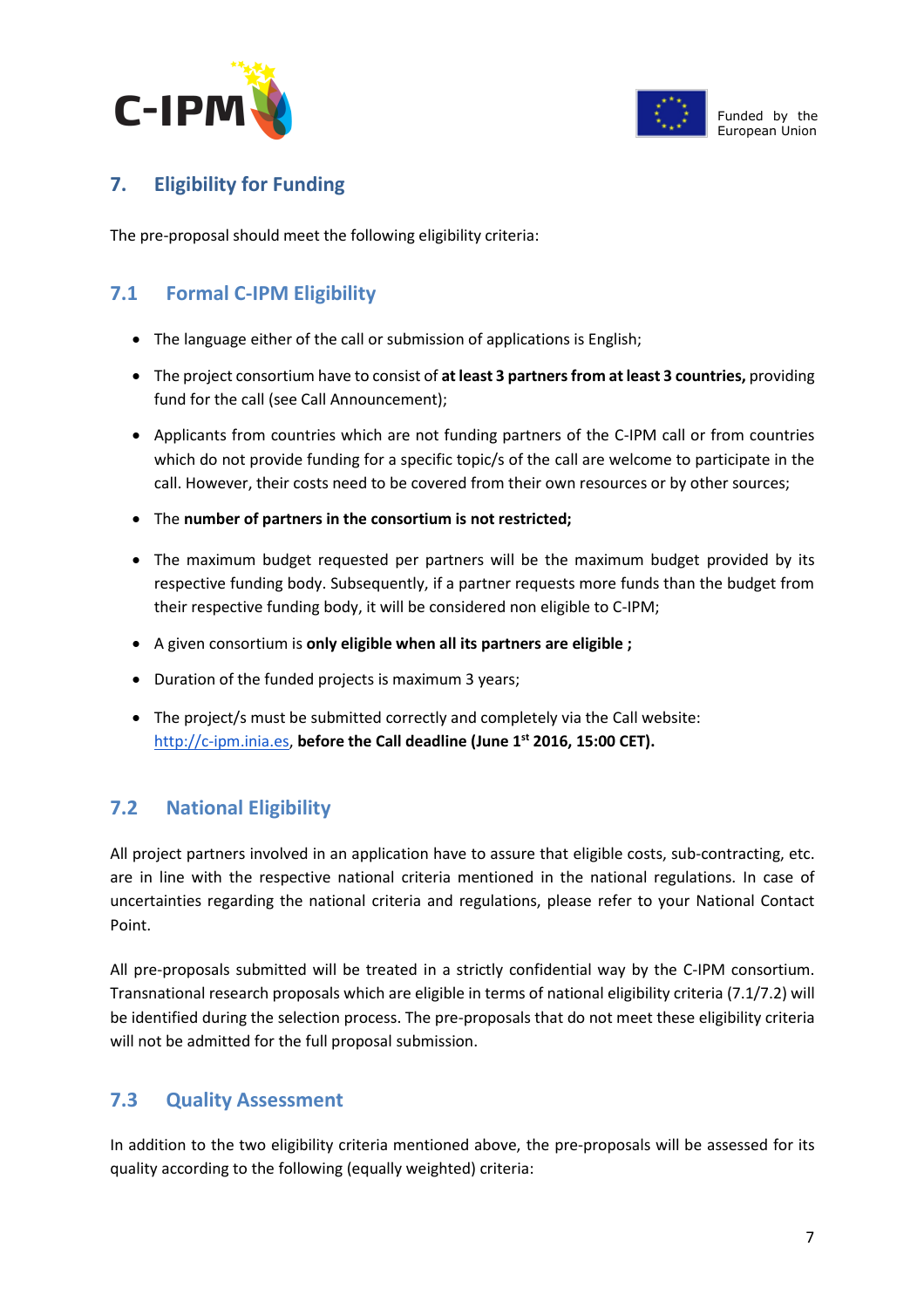



- $\checkmark$  Relevance of the pre-proposal to the scientific scope of this call (adjustment to one or more topics selected for funding);
- $\checkmark$  Innovative approach;
- $\checkmark$  European added value of the partnership to IPM;
- $\checkmark$  Quality of the consortium.

Project consortia whose pre-proposals meet the eligibility criteria and are assessed to be of high quality based on the above mentioned criteria will be invited to submit a full proposal. Unsuccessful preproposals will be discarded and project coordinators of these proposals will be informed by the Call Secretariat.

### <span id="page-8-0"></span>**8. Further information**

#### <span id="page-8-1"></span>**8.1 Contract Conditions**

#### **Terms of participation**

The national funds are pooled under the coordination of the ERA-Net C-IPM. The partners of the research project consortium are required to recognize the coordinating role of C-IPM throughout the duration of the funded research projects until the publication of the final report. Each project consortium will be asked for a feedback on the processes, in order to help to refine them for the future use.

#### **Contractual Relationships**

C-IPM is a networking project based on the collaboration among national funder partners with the aim of establishing transnational research collaboration. The contracts with researchers and industries are under the responsibility of the national funding partners, as well as the funding procedures.

Because of the fragmented nature of the funding, attention will be paid to ensure that the individual contracts are synchronized both in terms of time and content, so that the project consortium can deliver transnational outputs as described in the project proposal. The national funding partners have to ensure that common C-IPM conditions are met (e.g. common start date of a given project, reporting requirements etc.).

#### **Funding Contracts**

For the whole duration of the contract, it is under the responsibility of the project Coordinator to inform the C-IPM consortium and the National Contacts about any changes of the project (i.e. modifications of the work plan, the project consortium or the contract).

Any financial issue is under the responsibility of each national funding partner involved in the approved project.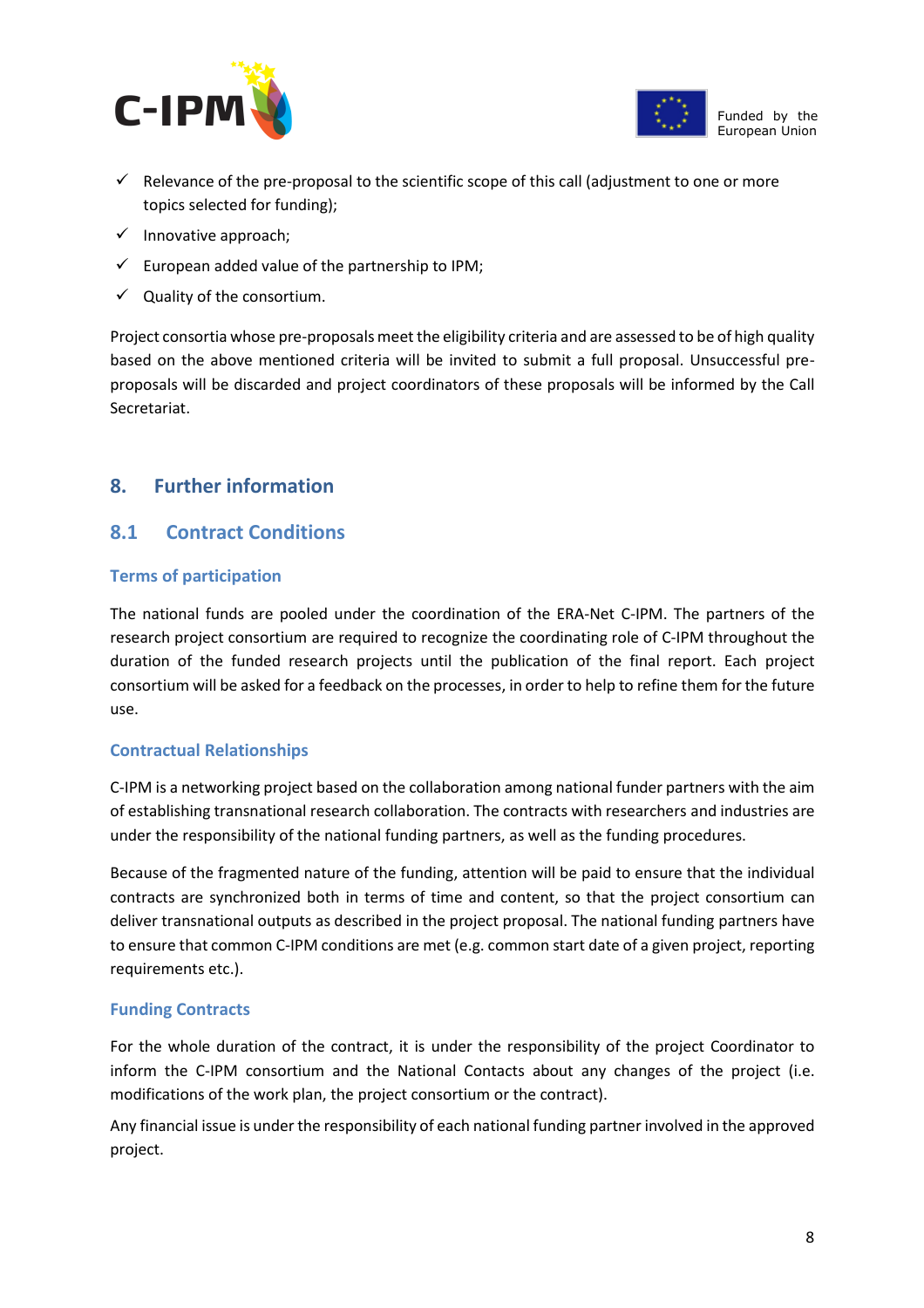



If a change to the project consortium occurs which poses a risk to the project, the issue has to be solved by the consortium (in line with the consortium agreement). In those cases, not only the Call Group must be kept informed of such events, but also the Call Secretariat.

Any minor changes in the work plan could occur, but it will need to be authorised by the Call Group.

# <span id="page-9-0"></span>**8.2 Consortium Agreement**

The consortia selected for funding must sign a Consortium Agreement (CA), in order to manage the project activities, financial issues, Intellectual Property Rights (IPR) (see below) and to avoid disputes which might be detrimental to the completion of the project.

It will be the responsibility of the project Coordinator to draw up a Consortium Agreement suitable to their own group. The Consortium Agreement will normally be under the legal system of the country of the project Coordinator. The purpose of this document is:

- To underpin the project partners' collaboration and provide the project partners with mutual assurance on project management structures and procedures, and their rights and obligations towards one another.
- To assure the funding partners involved that the project consortium has a satisfactory decision making capacity and is able to work together in a synergistic and positive manner.

The Consortium Agreement must be finalized and signed by all partners of the project consortium before the official start of the project.

# <span id="page-9-1"></span>**8.3 Intellectual Property Rights, use and access to results (IPR)**

Results and new Intellectual Property Rights (IPR) resulting from projects funded through the C-IPM call will be owned by the project partners according to the conditions stated in their Consortium Agreement. At the project level IPR will be considered according to national rules. Applicants should consult the individual funding agency should any queries arise.

Researchers are encouraged to actively exploit the results of the research project and make them available for use, whether for commercial gain or not, in order to public benefit to be obtained from the knowledge created.

#### **Ethics**

Work involving the use of animals or humans should be carried out under the appropriate authorization taking into account local ethical requirements. Any proposal, which seems to contravene fundamental ethical principles, shall not be selected, and may be excluded from the evaluation and selection procedure. Judgment of the significance of ethical issues will

be made by using the criteria published by the Commission in its guidelines for the 7th Framework Programme [\(http://cordis.europa.eu/fp7/ethics\\_en.html#ethics\\_sd\)](http://cordis.europa.eu/fp7/ethics_en.html#ethics_sd).